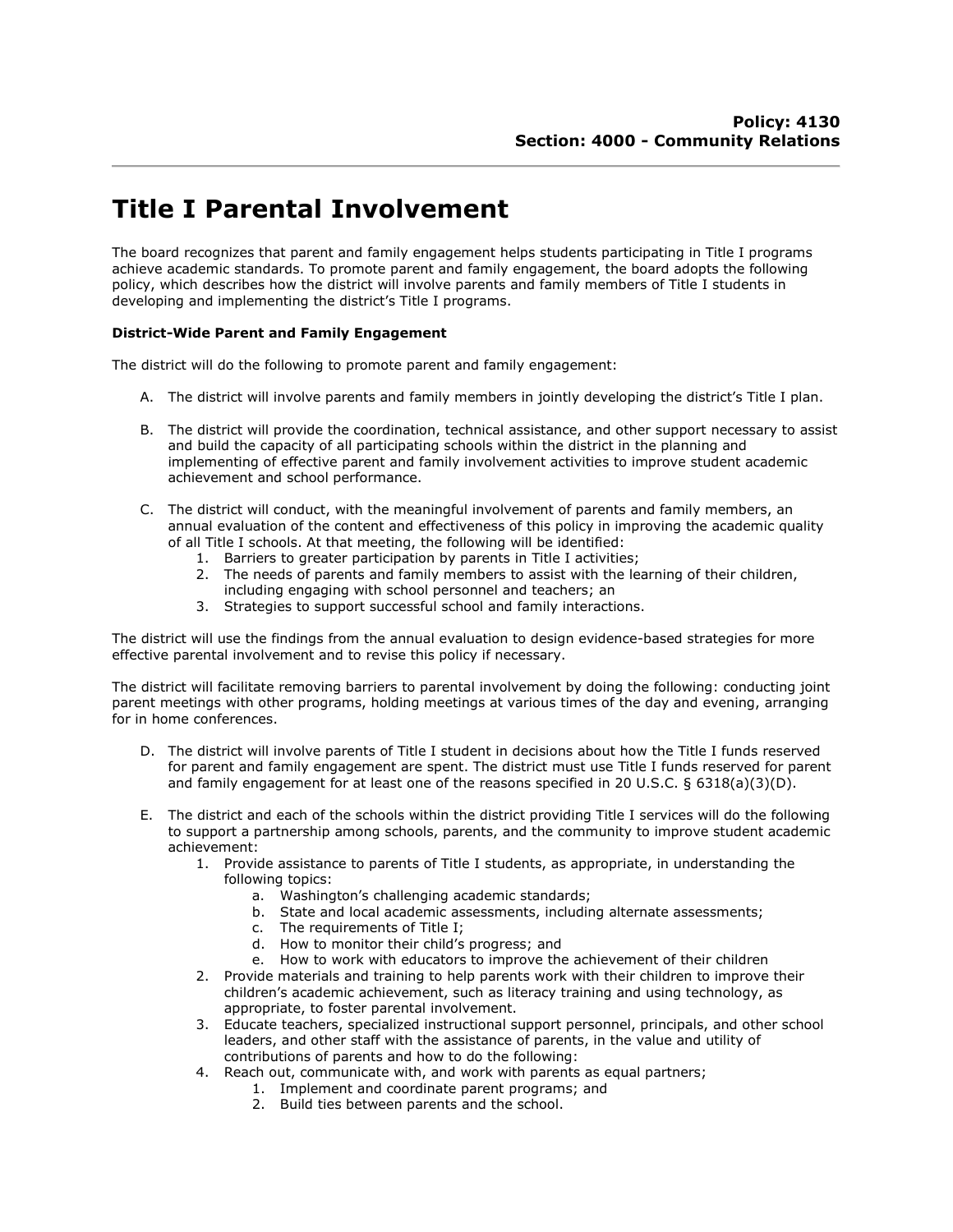- 5. Coordinate and integrate parent and family engagement strategies, to the extent feasible and appropriate, with similar strategies used under other programs, such as:
	- a. Head Start;
	- b. Learning Assistance Program;
	- c. Special Education; and
	- d. State-operated preschool programs.
- 6. Ensure that information related to the school and parent programs, meetings, and other activities, is sent to the parents of participating children. The information will be provided in an understandable and uniform format, including alternative formats upon request, and, to the extent practicable, in a language the parents can understand.

## **School-Based Parent and Family Engagement Policies**

Each school offering Title I services will have a separate parent and family engagement policy, which will be developed with parents and family members of Title I students. Parents and family members will receive notice of their school's parent and family engagement policy in an understandable and uniform formant and, to the extent practicable, in a language the parents can understand.

Each school-based policy will describe how each school will do the following:

- 1. Convene an annual meeting at a convenient time, to which all parents of Title I students will be invited and encouraged to attend, to inform parents of their schools' participation under Title I, to explain the requirements of Title I, and to explain the rights that parents have under Title I;
- 2. Offer a flexible number of meetings, such as meetings in the morning or evening;
- 3. Involve parents, in an organized, ongoing, and timely way in the planning, reviewing, and improving of Title I programs; and
- 4. Provide parents of Title I students the following:
	- 1. Timely information about Title I programs;
	- 2. A description and explanation of the curriculum in use at the school, the forms of academic assessment used to measure student progress, and the achievement levels of the challenging state academic standards; and
	- 3. If requested by parents, opportunities for regular meetings to formulate suggestions and to participate, as appropriate, in decisions relating to the education of their children, and respond to any suggestions as soon as practicably possible.

Each school-based policy will include a school-parent compact that outlines how parents, the entire school staff, and students will share the responsibility for improved student academic achievement and the means by which the school and parents will build and develop a partnership to help children achieve state standards. The compact must do the following:

- A. Describe the school's responsibility to provide high-quality curriculum and instruction in a supportive and effective learning environment that enables Title I students to meet Washington's challenging academic standards and describe the ways in which each parent will be responsible for supporting their children's learning, volunteering in their child's classroom, and participating, as appropriate, in decisions relating to the education of their children, including the positive use of extracurricular time; and
- B. Address the importance of communication between teachers and parents on an ongoing basis through the following:
	- 1. Annual parent-teacher conferences in elementary schools during which the compact will be discussed as the compact relates to the individual child's achievements;
	- 2. Frequent reports to parents on their children's progress;
	- 3. Reasonable access to staff, opportunities to volunteer and participate in their child's class, and observation of classroom activities; and
	- 4. Ensuring regular two-way, meaningful communication between family members and school staff, and, to the extent practicable, in a language that family members can understand.